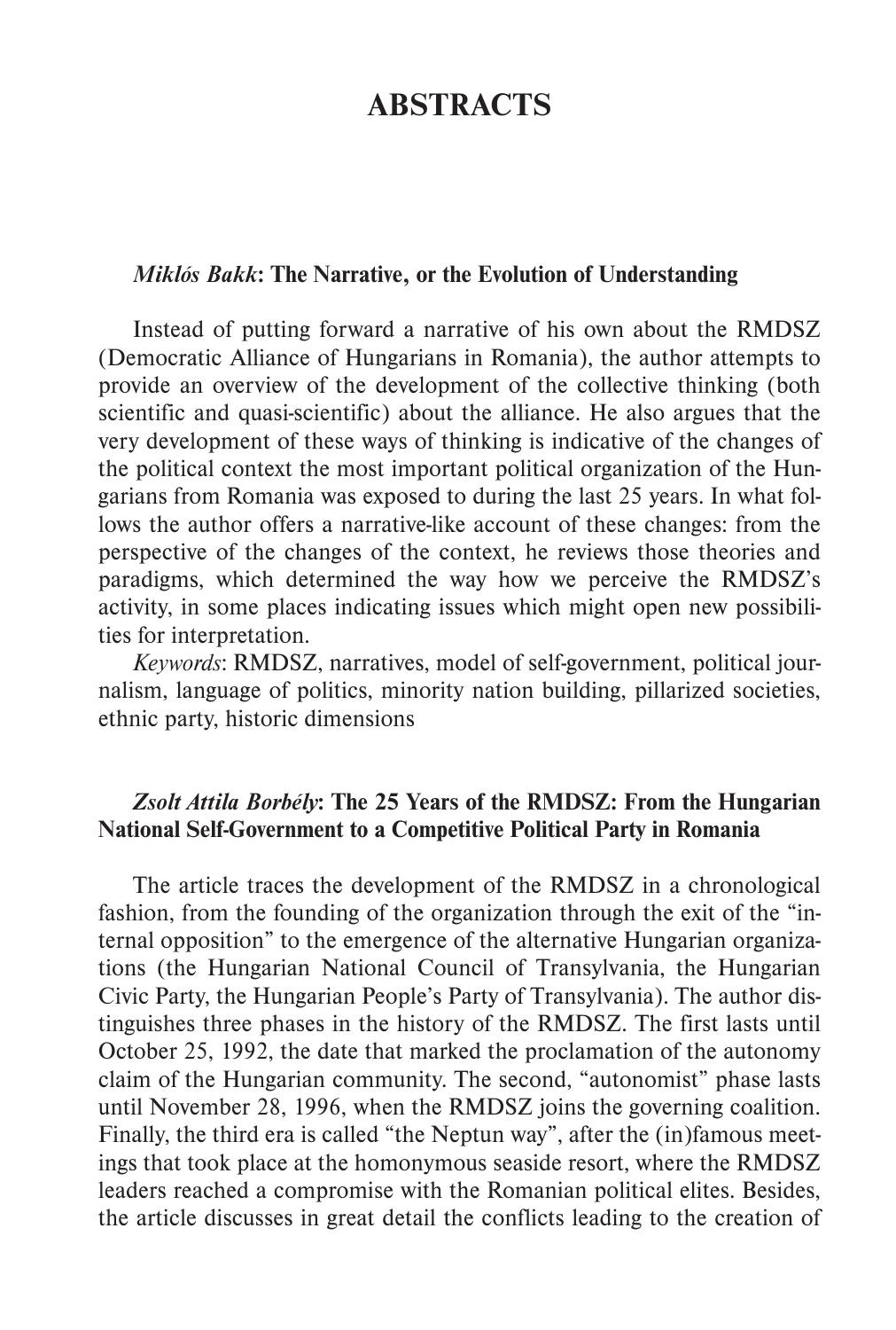the Hungarian challenger organizations, conflicts that have been present within the RMDSZ since the very beginning in the author's opinion, and which can be traced back to differences in ideology, worldview, as well as generational features. The author identifies two such distinct camps. The first group, which successfully maintained its dominance within the organization, is characterized as prioritizing cooperation with the Romanian governments while pushing the goal of autonomy to the background, while the second group is described as being autonomist and willing to undertake conflicts with the Romanian state in order to further their goals.

*Keywords*: Hungarians in Romania, RMDSZ, autonomy, political cleavages, governmental participation

## *Tamás Kiss***: Increasing Marginality, Ethnic Parallelism and Asymmetric Accommodation. Social and Political Processes Concerning the Hungarian Community of Transylvania**

The article outlines some of the major social and political processes affecting Transylvanian Hungarians, being framed as a progress report about the phenomena and challenges that the political elites of the Hungarian community should reflect on. The author puts forward and discusses three interconnected theses about the Transylvanian Hungarians, which is also reflected in the structure of the article (which consists of three major sections). The first statement is that the institutional system of the nation-state creates a serious power asymmetry, which leads to the increasing marginalization of the Hungarians in Romania. This thesis is assessed through an analysis of the demographic and ethnic stratification processes in Romania. The second statement postulates the existence of some sort of ethnic parallelism, with regard to both the political programs of the elites and the societal realities. However, this parallelism is only partial, which also leads to the gradual erosion of the Hungarian community. The author supports this claim by presenting data about the ethnically integrated and non-integrated fields of society, with special emphasis on the public administration and education systems. Third, the author argues that the actual integration strategies deployed by the political elites only reproduce the power asymmetries. To this purpose, the author analyses the strategies of the main actors of the ethnopolitical game: the Romanian minority rights regime, the strategies of the RMDSZ and the options of the Hungarian government.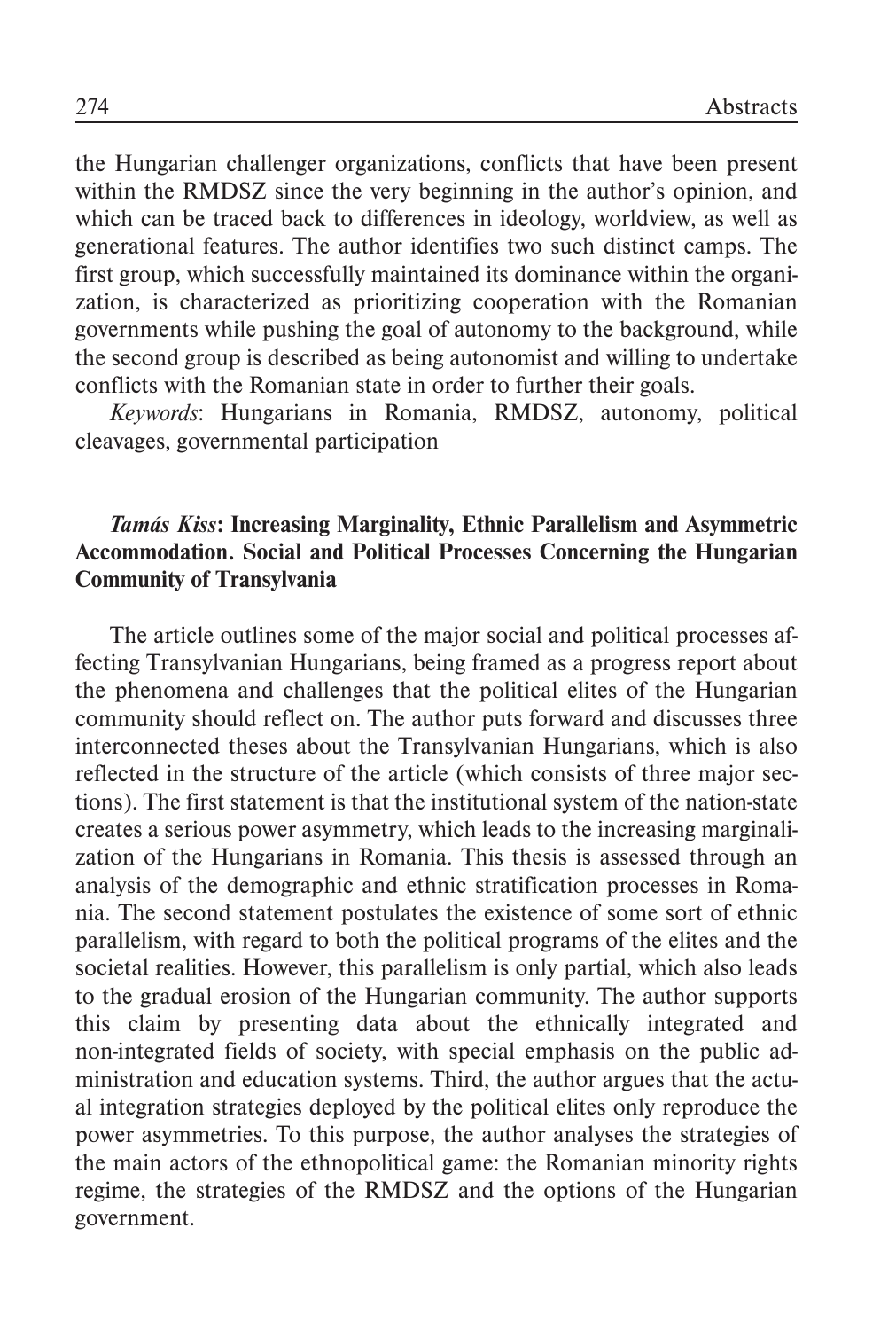*Keywords:* Hungarians in Romania, RMDSZ, minority rights, power asymmetries, ethnic stratification, ethnic mobilization, control and cooptation, dual citizenship

#### *Levente Salat***: The 25 Years of the RMDSZ – in the Mirror of the Goals**

The paper evaluates the political performance of the RMDSZ from the perspective of the chances of the Hungarian minority in Romania to perpetuate its collective existence in the traditionally inhabited territories. The evaluation builds on previous findings in the literature which highlight a radical shift in the priorities of the organization: before joining the governing coalition in 1996, the main focus has been on organizing the Hungarian minority as a parallel society and seeking international support in achieving this goal, but after the first four years spent in the Romanian government, the RMDSZ changed its strategy and became interested in channeling resources of the Romanian state to the community it claimed to represent. The paper provides, on the one hand, arguments which explain this shift and lists an important number of achievements which followed. On the other hand, the author critically addresses the issue of the conclusion which the leaders of the RMDSZ proved reluctant to draw from the experience of participation in governing coalitions, which have yielded the main political organization of the Hungarian minority more and more vulnerable, not only in the internal context, but with regard to the ambitions of the successive Hungarian governments, too.

*Keywords*: Hungarians in Romania, RMDSZ, autonomy, governmental participation, parallel society, resource allocation, dual citizenship

## *Levente Salat – Dorottya Lakatos***: The Discursive Spaces of Minority Politics in Romania. Strategies and Topoi in the Parliamentary Speeches of the MPs of the RMDSZ and the Romanian Political Parties**

The article applies the method of Critical Discourse Analysis (CDA) to assess the strategies and argumentative schemes (topoi) employed by the minority (Hungarian) and majority (Romanian) actors in the Romanian parliament with regard to topics related to ethnopolitical claims (minority rights and resource allocation). The analysis covers the speeches and interventions delivered by the MPs of the RMDSZ and the Romanian political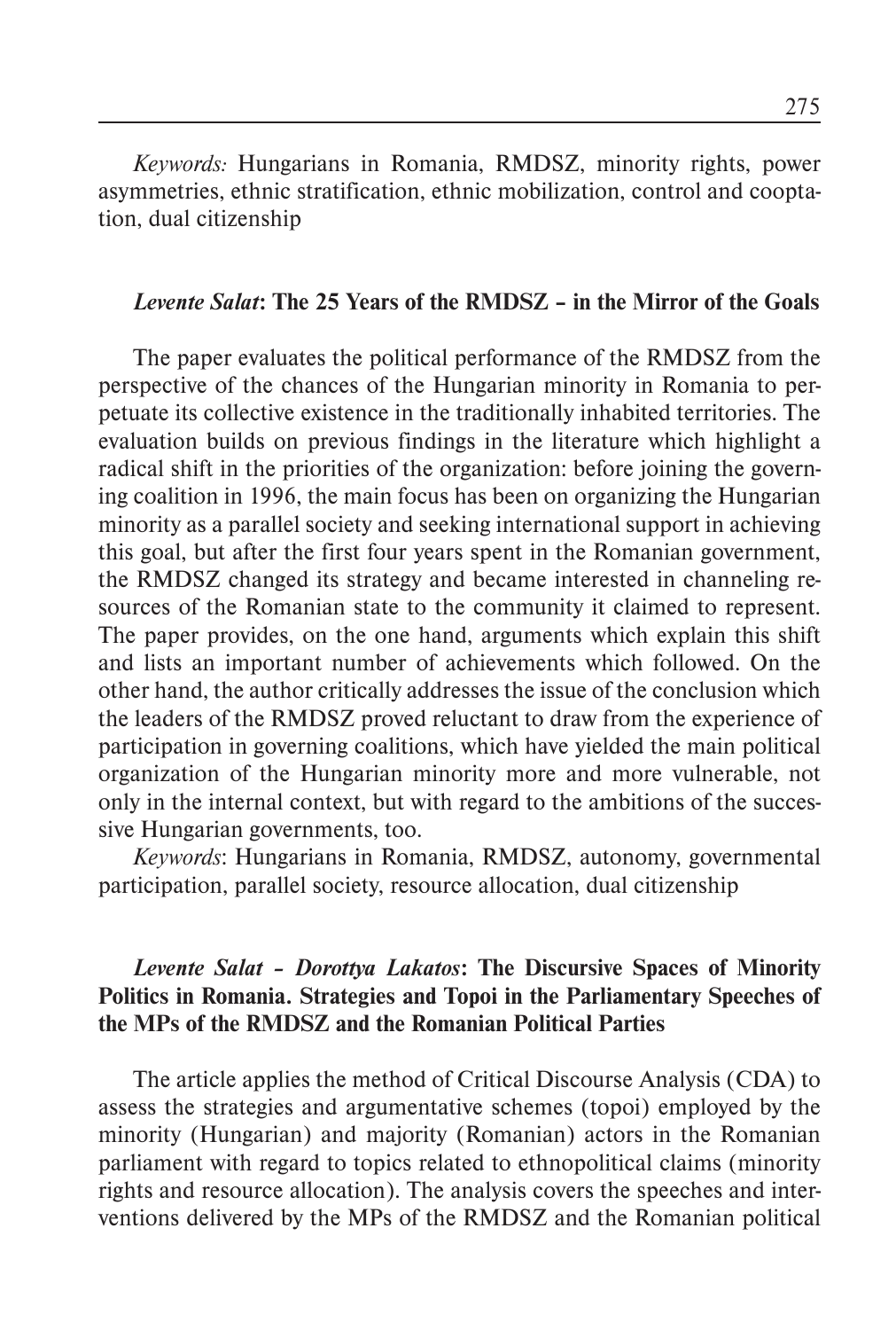parties from the parliamentary cycles 1992-1996, 1996-2000 and 2008- 2012. The results confirm the hypothesis that the strategy of the RMDSZ has shifted in the 2000s: while during the 1990s the efforts of the Hungarian MPs were concentrated mainly on securing minority rights, in the late 2000s resource allocation claims clearly take precedence, despite the defective implementation of minority rights. Among the argumentative strategies of minority MPs two types clearly stand out: references to the legislation in force and demands for its enforcement (including international documents), respectively emphasizing the potential advantages (also for the majority population) of granting minority rights. The scrutiny of parliamentary activity also reveals that the attitude of the ethnic Romanian MPs has been generally dismissive of Hungarian claims, the number of interventions endorsing minority demands being very low, and confined to language rights and education issues. Among the dismissive argumentative strategies of the majority once again two types emerge as most characteristic: claims that certain minority rights would infringe on the legislation in force, and emphasizing the fact that the official language of the country is Romanian.

*Keywords*: RMDSZ, ethnic mobilization and counter-mobilization, Critical Discourse Analysis, parliamentary speeches

# *Csongor Szabó:* **The Public Administration of Ciuc County, 1918–1940 (2)**

The history of the public administration of Transylvanian counties in the interwar period is a less revealed field. The study attempts to present the functioning of public administration in Ciuc county, more precisely Miercurea Ciuc and Gheorgheni from the end of World War One, when this territory was annexed to Romania, until the Second Vienna Dictate, when it entered again under Hungarian rule. This period can be divided into several shorter periods on the basis of political events and various administrational reforms. It was characterized more or less by centralization; through elected bodies, local administration elites had the power to interfere in certain issues, yet decentralization could be carried out only to a limited extent.

The article concludes in fact the findings of a fundamental research, which focused mainly on changes in personnel in the public administration of Ciuc, on the local application of administration reforms, on the relationships between the Romanian and Hungarian elites of the county, on compromises, and applied chronology as a structuring principle.

*Keywords*: public administration, Ciuc county, administration reforms